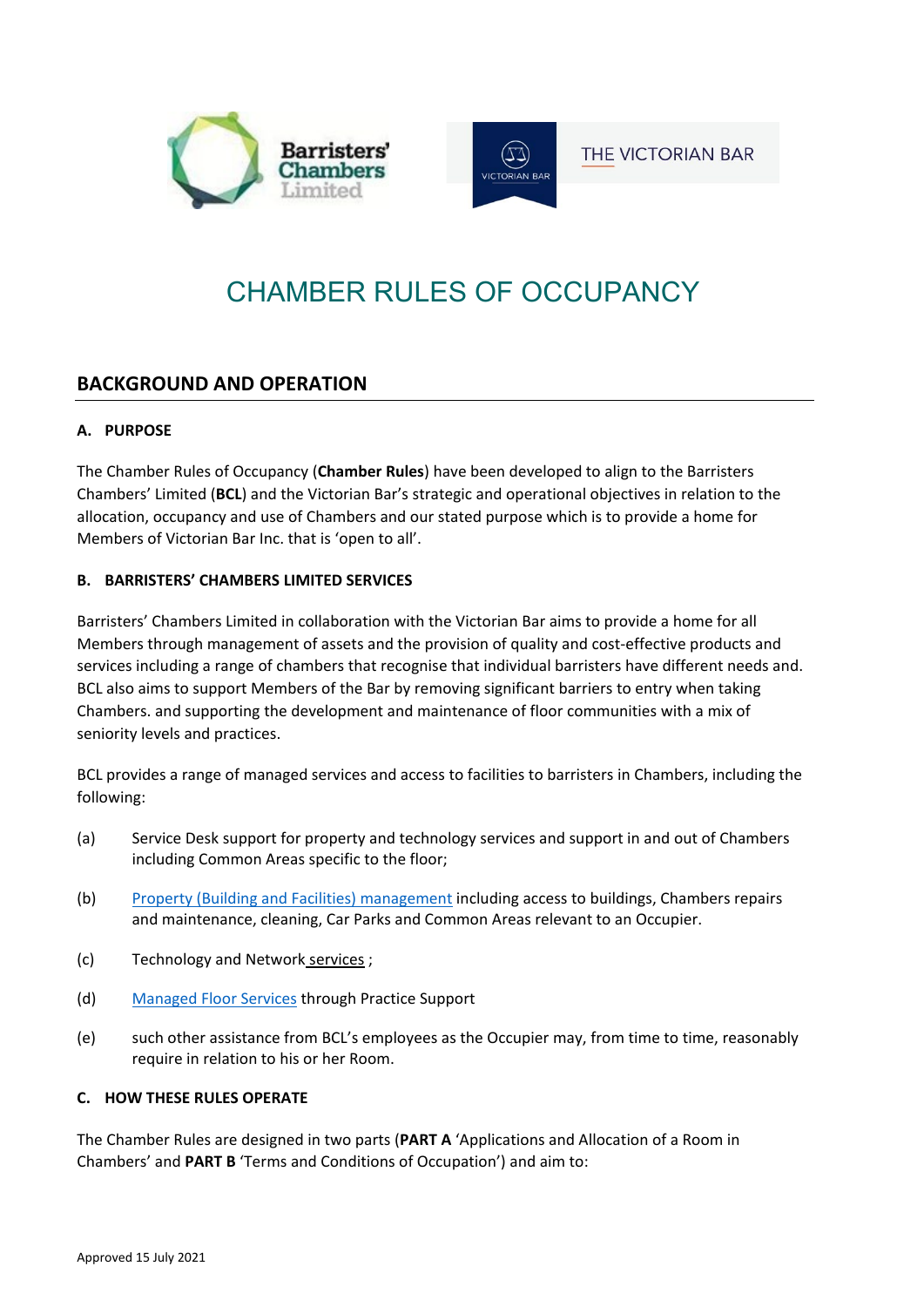- (a) outline the processes and protocols required to be followed by barristers in taking a Room in Chambers with BCL;
- (b) provide flexibility for barristers in taking and moving within or between Chambers as needs change across any of the BCL buildings and floors through a monthly occupancy arrangement;
- (c) provide a sense of community across all buildings and floors with a mix of groups and non-groups to provide a collegiate environment supportive of a mix of different seniority levels and practices in Chambers;
- (d) provide an overview of the services provided by BCL;
- (e) provide an overview of the advertising, application and allocation process for Chambers in BCL owned and leased properties; and
- (f) provide an overview of the policies, code of conduct, expectations and obligations applicable to barristers who Occupier take up occupancy of a Room in Chambers with BCL.

Where a discretion is reposed by the Chamber Rules to BCL or the BCL Board, that discretion may be exercised by BCL or the BCL Board in its sole and absolute discretion.

## **D. APPLICATION AND VARIATION OF CHAMBER RULES**

BCL may, in its sole and absolute discretion, apply or enforce the provisions of the Chamber Rules as it sees fit in the circumstances.

BCL may, at its discretion, change, vary or update the Chamber Rules from time to time , including to implement changes arising from the introduction of any new legislation or industry codes of practice which may apply to the occupation of Chambers, with any changes being developed together with, and approved by, the Victorian Bar.

The Chamber Rules, as amended and updated from time to time, are reviewed and approved by the Victorian Bar and the BCL Board.

The Chamber Rules are publicly accessible and are available on the BCL website for all barristers and Occupiers to refer to at any time.

## **E. DEFINITIONS AND INTERPRETATION**

Terms which are capitalised in these Chamber Rules have the meaning given in the definitions set out in clause 15 of this document.

The rules of interpretation for these Chamber Rules are set out in clause 16 of this document.

## **F. VERSION**

This version of the Chamber Rules supersedes and replaces the Chamber Allocation Policy dated 27 July 2016.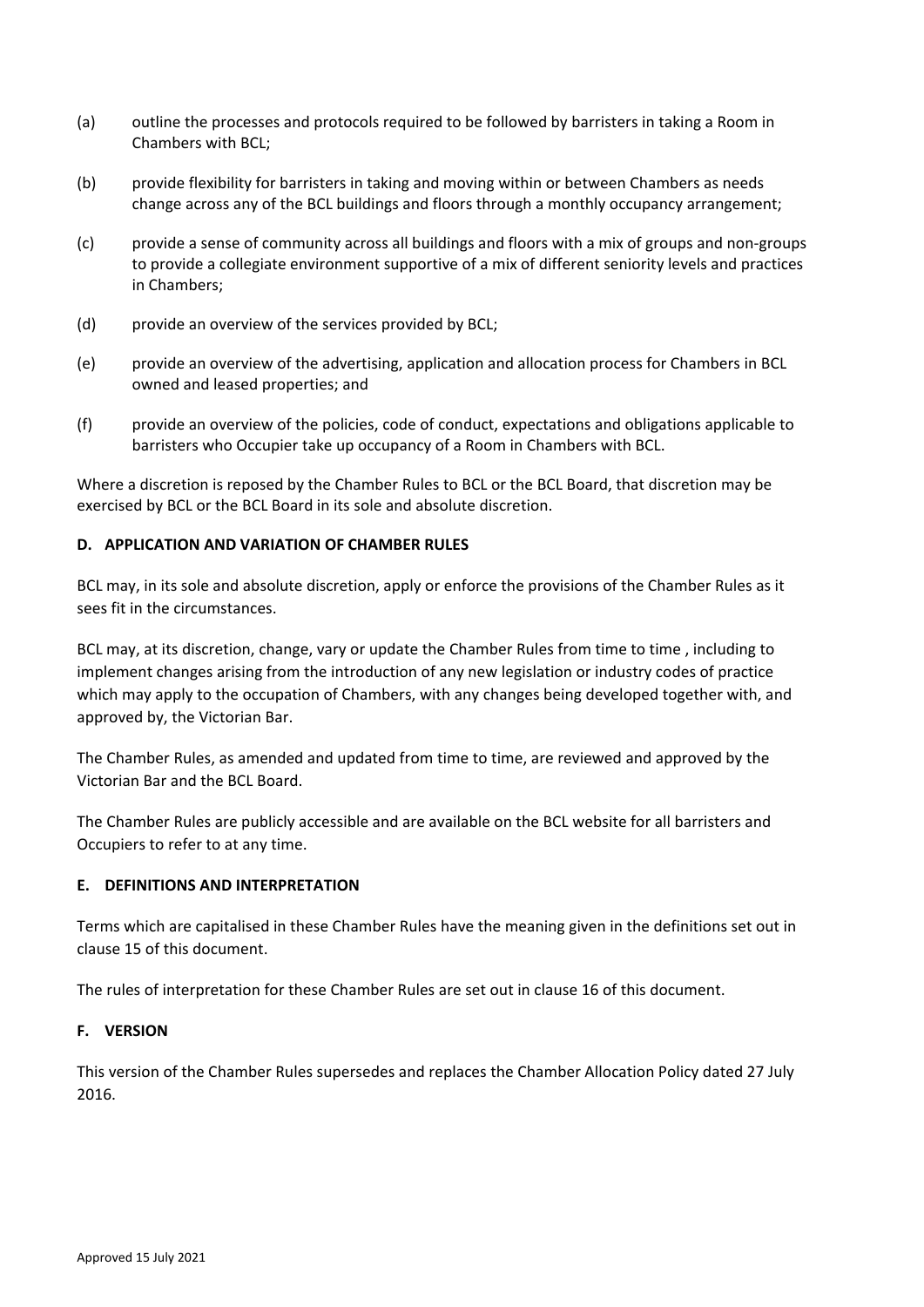# **PART A – APPLICATIONS FOR, AND ALLOCATION OF, A ROOM IN CHAMBERS**

## **1 VACANCY MANAGEMENT AND APPLICATIONS**

#### **1.1 Advertising of vacant Rooms**

Vacant Rooms are advertised on a weekly basis on the BCL Vacant Chambers [website.](https://www.bcl.net.au/chambers/vacancies/) New listings are released every Tuesday and vacancies are advertised for a minimum of one week unless otherwise agreed by BCL. Advertising of Room vacancies may be delayed or may not be advertised over holiday periods, public holidays and other non-business periods as deemed appropriate at the discretion of BCL.

Applications for vacant Rooms close at 5.30pm every Monday. If no applications are received for a vacancy, the vacancy advertisement will roll over to the following week.

If the vacant Room forms part of a Registered Group, BCL will manage the advertising and awarding to the successful Barrister the vacant Room with the Group Representatives of the floor (se[e 2.2\)](#page-3-0).

All vacant Rooms will be advertised noting the applicable Occupancy Fee (including GST) along noting that there may be any additional costs relevant to the occupation of that Room in the Chambers. Additional costs relevant to Chambers may include Managed Floor services, Joinery charges or other contributions as agreed by the other members of the floor.

Where a group of Occupiers has established facilities for the common benefit of the group or floor, the group will provide to BCL precise details of the cost of the common facilities which the group requests be assumed by any applicant for a Room in the relevant Chambers; and BCL may advertise those costs when advertising vacant Rooms in the group.

## **1.2 Applications**

Applications for all vacant Rooms, including Rooms within a Registered Group (if not previously allocated to a member of the group), must be made by submitting the Chambers Application Form on the [BCL website.](https://www.bcl.net.au/chambers/vacancies/)

Barristers may apply for up to a maximum of three individual Chambers during each weekly advertising period, beginning on the day BCL updates its listings of vacant Chambers until applications close each week.

Applications for Rooms are received until close of business each Monday unless otherwise notified by BCL.

#### **2 AWARDING CHAMBERS**

## <span id="page-2-0"></span>**2.1 Individual applications – Room is not part of a group**

## (a) **Offers in order of priority**

Approval of applications and awarding of Rooms is determined by BCL having regard to barrister seniority.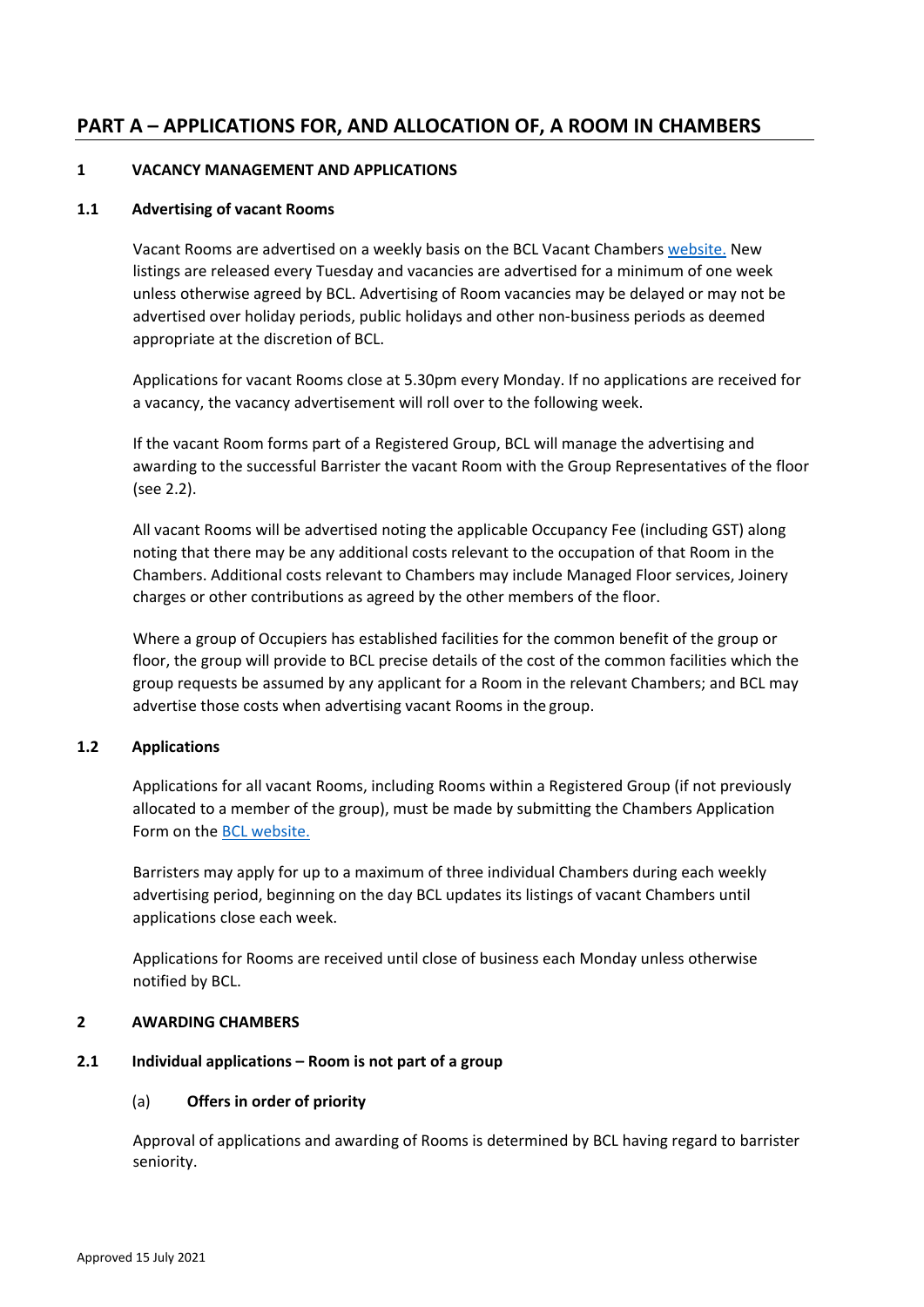Rooms are awarded and offered to Members of the Victorian Bar based on the following order or priority:

**Round 1 offers:** Members of the Inner Bar are given first preference for Rooms. Seniority between Members of the Inner Bar is determined by the date on which they were appointed Senior Counsel or Queen's Counsel.

**Round 2 offers:** Second preference is given to junior Counsel. Seniority between junior Counsel is determined by Bar Roll number.

**Round 3 offers:** Seniority of other Members is determined by Bar Roll number.

## (b) **Acceptance of offers**

Acceptance of offers for a Room must be made in writing and sent to BCL Chamber Management by [email](mailto:BCLChambers@vicbar.com.au) within the time stated in the offer or otherwise by close of business on the day following the date of the offer.

## <span id="page-3-0"></span>**2.2 Individual applications – Room is part of a Registered Group**

Subject to claus[e 2.3,](#page-4-0) approval of applications and awarding of a Room that is part of a Registered Group is completed in collaboration with the relevant Group Representative or Deputy Group Representative (as nominated) using the following methodology:

- (a) Where there are two or more applicants for a Room at the close of the advertising period, BCL will provide the Group Representative and Deputy Group Representative a list of the applicants by email. The Registered Group must within three business days confirm by return email the order of preference in respect of the list of applicants for awarding the Room. BCL will then allocate the Room to the first preferred applicant. If the first preferred applicant declines the offer, BCL will offer the Room to the second preferred applicant and so on until the Room is allocated. If the Group Representative or Deputy Group Representative fails to nominate an order of preference for the applicants within three business days, then the usual rules for awarding and allocation of Rooms set out in clause [2.1](#page-2-0) will apply.
- (b) If there is only one applicant for the Room at the close of the advertising period, then the usual rules for awarding and allocation of Rooms set out in clause [2.1](#page-2-0) will apply.
- (c) Upon the successful applicant being awarded and allocated the Room:
	- (i) he or she will become a member of the Registered Group unless BCL is notified otherwise;
	- (ii) the Group Representatives will update the Registered Group list with the awarded chamber and forward to BCL Chamber Management on th[e BCL website.](https://barristerschamberslimited.formstack.com/forms/group_registration_form)

It is not permissible for a Registered Group to require any applicant to pay a sum of money or make a financial contribution beyond the reasonable cost of contributing to any shared resources, as the price for gaining the group's support under these Chamber Rules.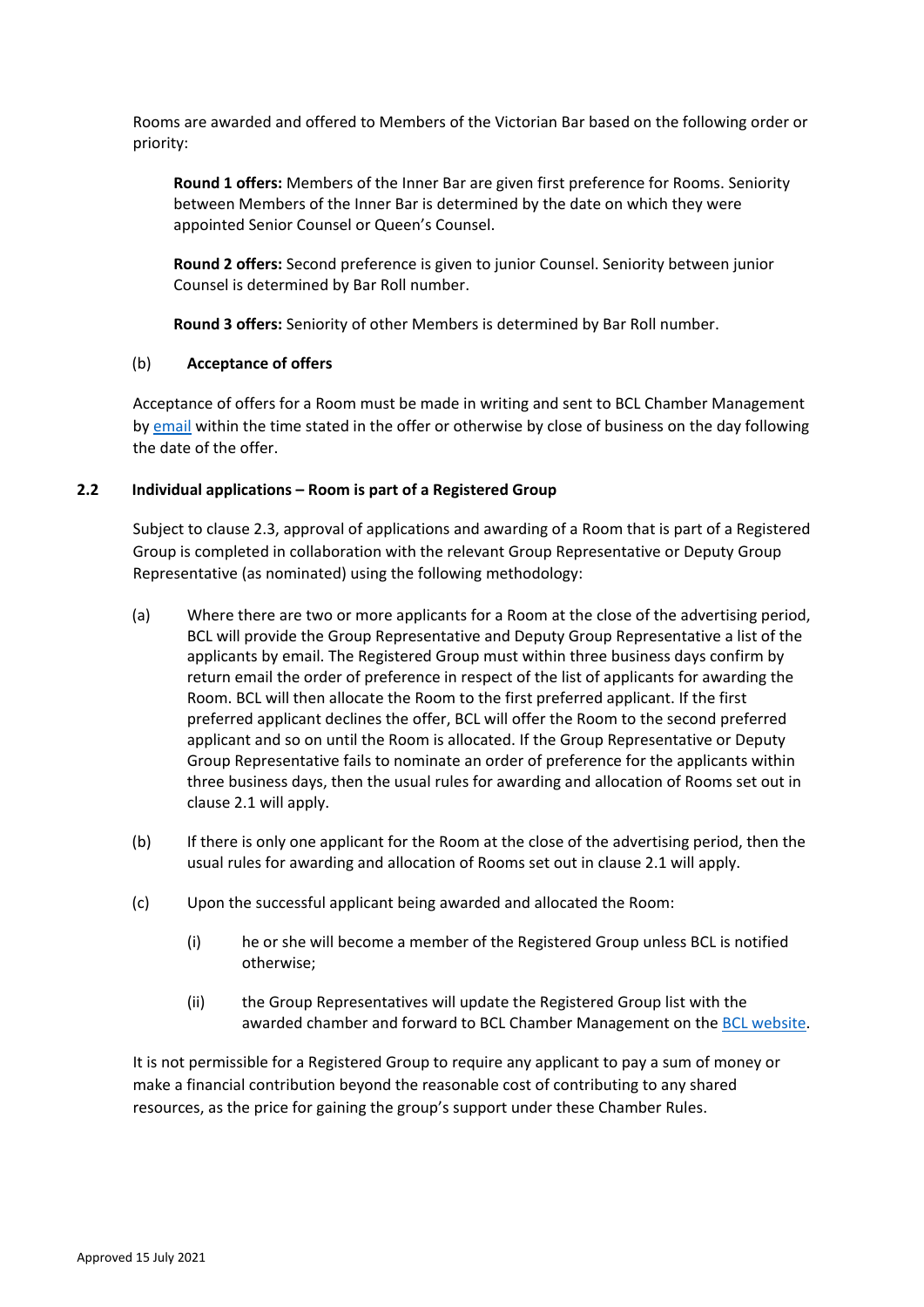## <span id="page-4-0"></span>**2.3 Internal award and allocation to an existing member of a group**

Where an Occupier of an existing Room which is a part of Registered Group has notified of an intention to vacate the Room, or the Room otherwise becomes vacant, and the Registered Group wishes to allocate the Room to a current Registered Group member, they must notify BCL Chamber Management b[y email](mailto:BCLchambers@vicbar.com.au) of the change in allocation and the proposed date of change. BCL will then allocate the Room to that current Registered Group member without the need for the Room vacancy to be advertised.

#### <span id="page-4-2"></span>**2.4 Applications for allocation of Rooms to groups**

Applications by Registered Groups and other groups for group Room allocations are approved by BCL and the BCL Board with consideration of the following factors:

- (a) whether the proposed group is in line with the Victorian Bar and BCL strategic intention of being open to all;
- (b) whether the group has an appropriate balance of seniority between senior and junior members;
- (c) whether the group proposes to occupy the whole floor;
- (d) whether the group proposes to occupy more than ten consecutive Rooms or half a floor at minimum;
- (e) whether the group is a pre-existing Registered Group.

#### <span id="page-4-1"></span>**2.5 Accepting an offer of allocation of group Rooms**

For an existing BCL floor, acceptance of an offer of Rooms to a group must be accompanied by the payment of a non-refundable deposit equivalent to two month's Occupancy Fee for each Room being allocated to the group which must be paid by the relevant member of the group (as applicable).

For a new BCL floor or property, acceptance of an offer of a Room to a member of a group will require the payment of a non-refundable deposit equivalent to four months' Occupancy Fee for each Room being allocated to the group which must be paid by the relevant member of the group (as applicable) at a time determined by BCL.

Deposits will be taken in-lieu of monthly invoiced occupancy fees and credited to each group member's account as pre-paid occupancy fees over the relevant period (two or four months as applicable) and must be paid in full by the relevant time for payment. If all deposits are not paid in full by the specified time BCL may at its discretion elect to re-allocate all the Rooms to another group or, where a particular group member fails to pay their deposit in full by the specified time, BCL may permit the group to allocate the relevant Room to a new member of the group provided the new member pays the deposit by the time for payment specified by BCL.

If an individual member of the group or the group as a whole fails to take occupancy or withdraws the application after accepting a Room or Rooms, BCL may at its discretion retain all or part of any non-refundable deposits paid under this clause [2.5.](#page-4-1)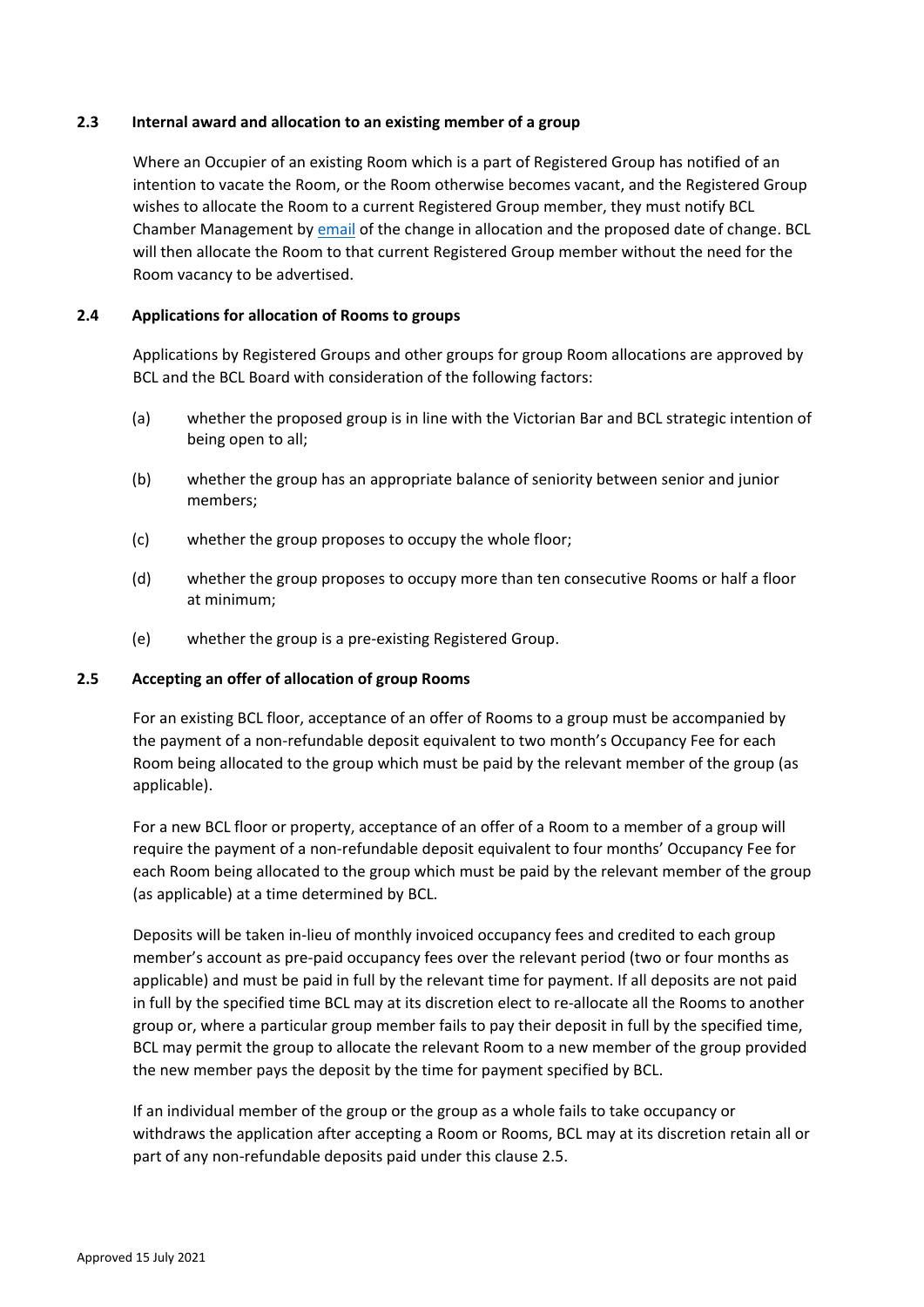#### **2.6 Exceptions to group allocation process**

The following exceptions apply to the group allocation process in clauses [2.4](#page-4-2) an[d 2.5](#page-4-1) above:

- (a) where a new floor or new Rooms are established, BCL may allocate the floor or Rooms to a Registered Group or other group at its discretion;
- (b) if a number of existing Rooms fall vacant or a substantial number of Rooms on a floor are vacant, BCL may designate those Rooms to individuals or award those Rooms to a Registered Group as approved by BCL.

## **2.7 No exclusive right of possession**

The Occupier is not entitled to exclusive possession of the Rooms. The use of the Rooms in these Chamber Rules create contractual rights only and does not create any tenancy, estate or interest in respect of the Rooms.

### **3 REGISTERED GROUPS**

## **3.1 Applications to register a Group**

Groups of individual barristers may apply to BCL to become a Registered Group by completing the electronic form [here.](https://barristerschamberslimited.formstack.com/forms/group_registration_form) All group applications will be approved at the discretion of BCL and the BCL Board.

Groups may apply to BCL to become a Registered Group:

- (a) If they occupy a full floor; or
- (b) If they occupy half a floor with a minimum of ten or more consecutive Rooms on a floor; or
- (c) otherwise at the discretion of BCL.

## **3.2 Changes to group membership or dissolving a group**

BCL Chamber Management must be advised on the BCL website of any changes to group memberships including any proposed additions of new members or if a member chooses to leave by completing the electronic form [here.](https://barristerschamberslimited.formstack.com/forms/group_registration_form) BCL will then confirm any changes with the Group Representative or Deputy Group Representative by email.

In the case that groups no longer meet the requirements of group registration the floor may be de-registered at BCL's discretion.

In the case that a Registered Group wishes to dissolve or de-register they must advise BCL by [email](mailto:BCLchambers@vicbar.com.au) within 30 days of the proposed date of dissolution.

#### **3.3 Group Representatives**

All Registered Groups must nominate a Group Representative and Deputy Group Representative for the purposes of administration and communication between BCL and the group.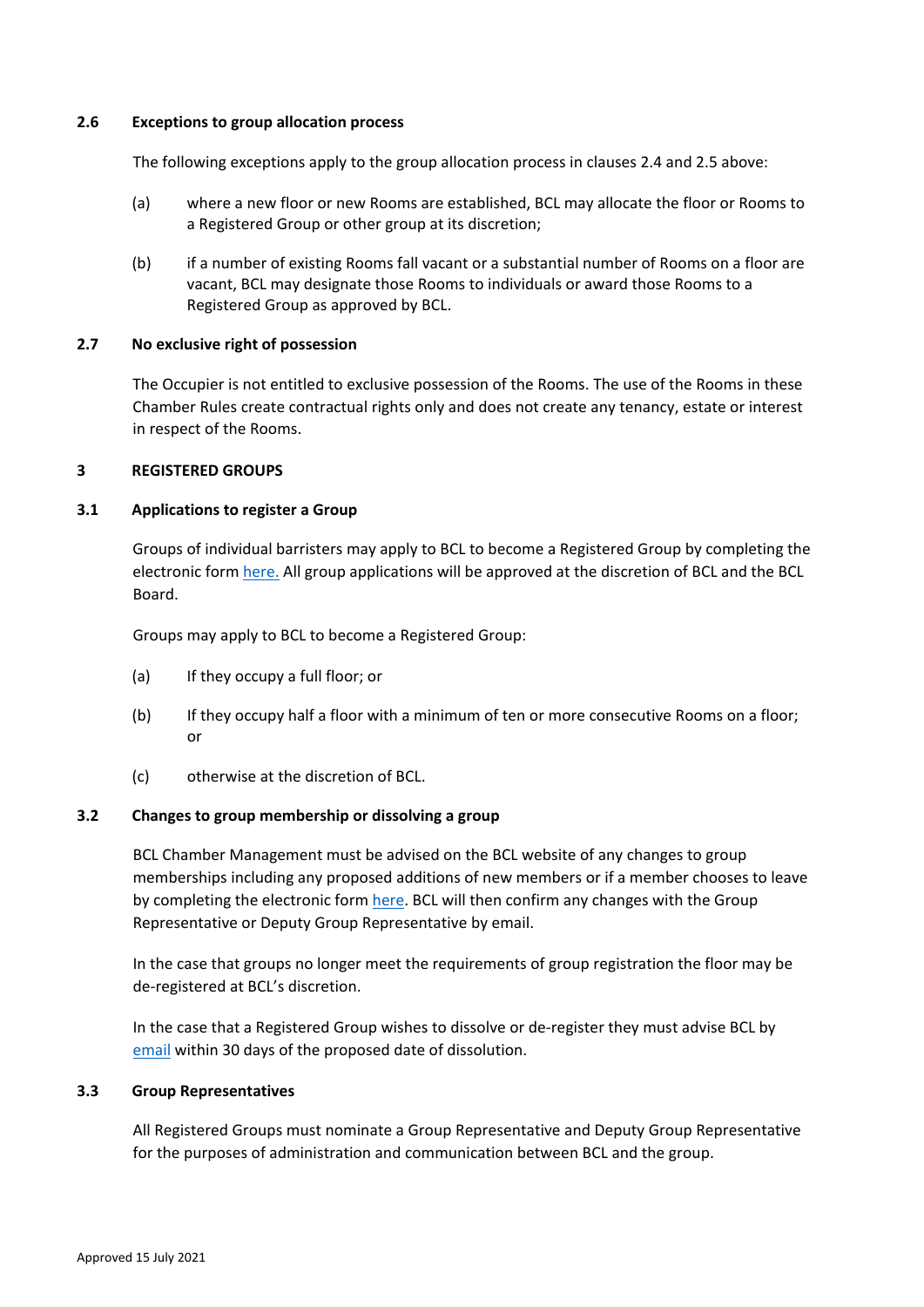BCL must be advised in writing by [email](mailto:BCLchambers@vicbar.com.au) of any changes to the Group Representative or Deputy Group Representative. In addition, it is the responsibility of the Group Representative or Deputy Group Representative to ensure that the contact details for the group are up to date and provided to the BCL Chamber Management team in a timely manner.

Group Representatives and Deputy Group Representatives must ensure that they are contactable by BCL and reply to any requests from BCL in a timely manner.

## **4 SHORT TERM SUB-LICENCE OF ROOMS**

#### **4.1 Conditions of sub-licensing**

- (a) An Occupier must not sub-licence their Room without first obtaining the prior written approval of BCL in accordance with clause [4.2.](#page-6-0)
- (b) Requests for sub-licensing are approved as exceptional circumstances at the discretion of BCL and subject to conditions which BCL may set on any sub-licensing arrangement.
- (c) A sub-licensee will not be considered as the Occupier of the Room or, in the case of Rooms allocated to a group, as a member of a group unless as awarded by the group and approved at the discretion of BCL.
- (d) Subject to the Occupier's continuing right to occupy pursuant to these Chamber Rules, any proposed sub-licensing arrangement must be for a period of not less than three months and not greater than 12 months.
- (e) The Occupier must ensure that the sub-licensee agrees to comply with these Chamber Rules and the Occupier will be held responsible for any breach of Chamber Rules by the sub-licensee. The Occupier acknowledges that any sub-licensing under this clause 4.2 does not release the Occupier from its obligations under these Chamber Rules and the Occupier will at all times remain liable to BCL under these Chamber Rules in respect of the Room, including for payment of Occupancy Fees relating to the Room.
- (f) In general, an application to sub-licence a Room will not be approved where:
	- (i) at the time of the application, the applicant is in breach of any of the terms of the applicant's occupancy of the Room; or
	- (ii) the applicant fails to notify BCL of the name and contact details of the proposed sub-licensee in an application to sub-licence the Room.

## <span id="page-6-0"></span>**4.2 Applications to sub-licence a Room**

- (a) Any application to sub-licence a Room must be sent to BCL Chamber Management by [email](mailto:BCLChambers@vicbar.com.au) outlining the reasons for the application, the name and contact details of the proposed sub-licensee and the duration of the proposed sub-licensing arrangement.
- (b) Applications to sub-licence a Room are approved at the discretion of BCL and subject to any conditions which may be imposed by BCL.
- (c) In deciding whether to approve an application, BCL will take into consideration: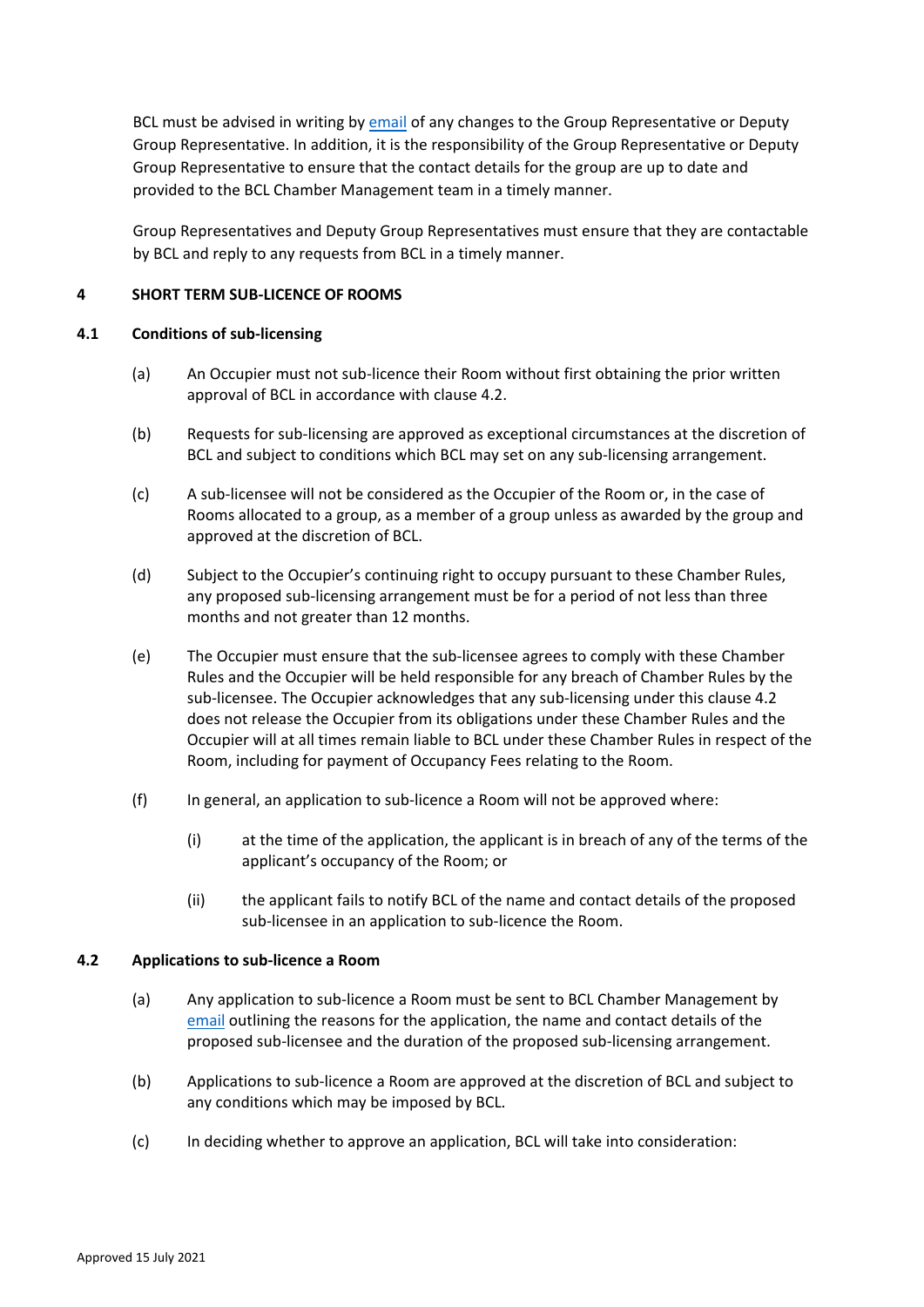- (i) where the Room is a part of Registered Group, whether approval of the sublicensing arrangement is given by the Group Representative or Deputy Group Representative;
- (ii) the availability of other vacant Rooms;
- (iii) any impact to other Members or Room vacancies upon occupiers of other Rooms on the same floor as the Room to be sub-licensed;
- (iv) seniority and the length of time that each of the applicant and the proposed sublicensee has been a Member of the Victorian Bar;
- (v) the purpose for which the applicant wishes to sub-licence his or her Room.

## **5 SHARING OF CHAMBERS**

Barristers may apply to BCL to share their Room or other Rooms with one or more other nominated barristers.

Applications to share a Room must be made on the **BCL Website and include the full name and** contact details for each barrister proposing to share the Room. An application to share Rooms will not be approved by BCL where the Room is unsuitable for sharing in the manner proposed or may affect other occupiers on the floor or the property more generally.

Barristers sharing a Room are jointly and severally liable to BCL for the full amount of the Occupancy Fee for the Room and any Associated Costs.

All Barristers sharing a Room are deemed to be an Occupier under these Chamber Rules.

## **6 CAR PARKS**

All available Car Parks are advertised for a minimum of one week on the [BCL Vacant Chambers](https://www.bcl.net.au/chambers/vacancies/) [website](https://www.bcl.net.au/property/vacancies/) unless otherwise agreed by BCL.

Applications for available BCL Car Parks must be made by completing the electronic form on the [BCL Website.](https://www.bcl.net.au/chambers/vacancies/)

Car Parks are allocated having regard to seniority in accordance with the order of priority for allocation of Rooms as outlined in clause [2.1.](#page-2-0)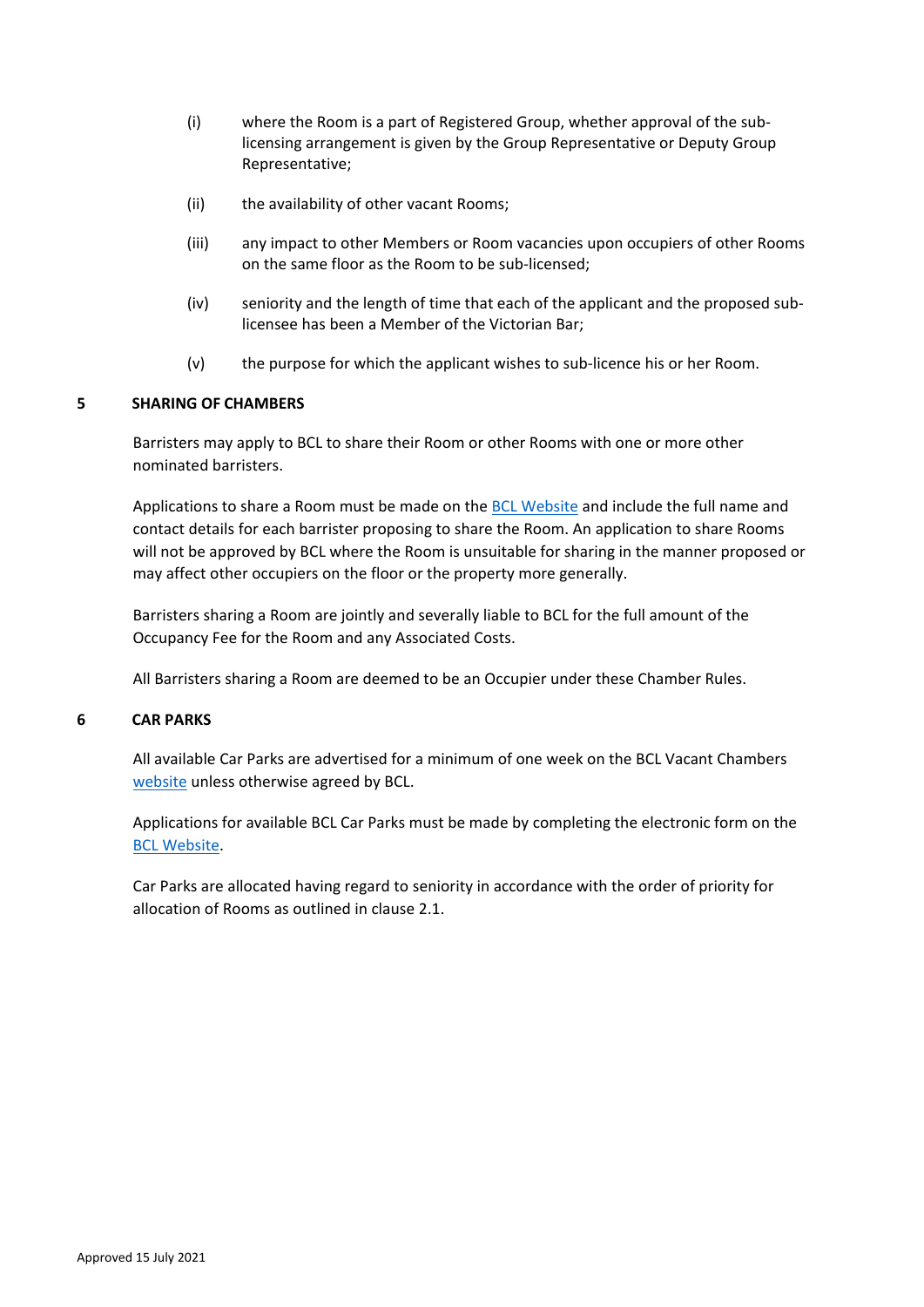## **PART B - TERMS AND CONDITIONS OF OCCUPANCY**

## **7 OCCUPYING CHAMBERS**

- (a) BCL provides Rooms to Occupiers monthly commencing on the first day of each calendar month and recurring monthly until terminated in accordance with these Chamber Rules.
- (b) Pursuant to Ministerial Determination No.2 (effective from 1 May 2004), made pursuant to section 5 of the *Retail Leases Act 2003* (**RLA**), the occupation by a legal practitioner who has been issued with a practising certificate by the Victorian Bar of a Room in Chambers owned or controlled by BCL is not, for the purposes of the RLA, a retail lease and the provisions of the RLA do not apply to that occupancy.

## **8 USE OF ROOMS, FACILITIES AND COMMON AREAS WITHIN CHAMBERS AND CONDUCT POLICIES**

## **8.1 General**

- (a) Occupiers must conduct themselves in accordance with these Chamber Rules and behave in a way that demonstrates the Victorian Bar's principles of justice, integrity, equity and the pursuit of excellence.
- (b) Occupiers must ensure that all employees, clients, visitors, contractors or agents of the Occupier conduct themselves in accordance with these Chamber Rules.
- (c) Breaches of the Terms and Conditions of the Chamber Rules may be referred to the Victorian Bar and/or may lead to termination of the Occupancy in accordance with clause [13.](#page-13-0)
- (d) Occupiers must comply with the [Victorian Bar Conduct Policies](https://www.vicbar.com.au/public/about/governance/internal-conduct-policies-and-reports) and the *[Legal Profession](https://www.vicbar.com.au/file/8184)  [Uniform Conduct \(Barrister\) Rules 2015](https://www.vicbar.com.au/file/8184)*. This includes Rule 123, which articulates that a barrister must not in the course of practice, engage in conduct which constitutes discrimination, victimisation, sexual harassment or workplace bullying

## <span id="page-8-0"></span>**8.2 Use of Rooms and Common Areas**

- (a) An Occupier must only use or occupy their Room in connection with their practice as a barrister and for no other purpose.
- (b) Without limiting the generality of clause [8.2\(a\),](#page-8-0) an Occupier must not use their Room:
	- (i) as a dwelling or for the purpose of sleeping overnight; or
	- (ii) for the sale of goods and/or provision of services other than legal services.
- (c) An Occupier must only use, and must ensure that their visitors, employees and contractors only use, the Common Areas for their intended purpose and in the ordinary course in connection with their occupancy and their practice as a barrister.
- (d) Use of BCL owned and leased properties by an Occupier must be in accordance with any relevant State and Federal legislation.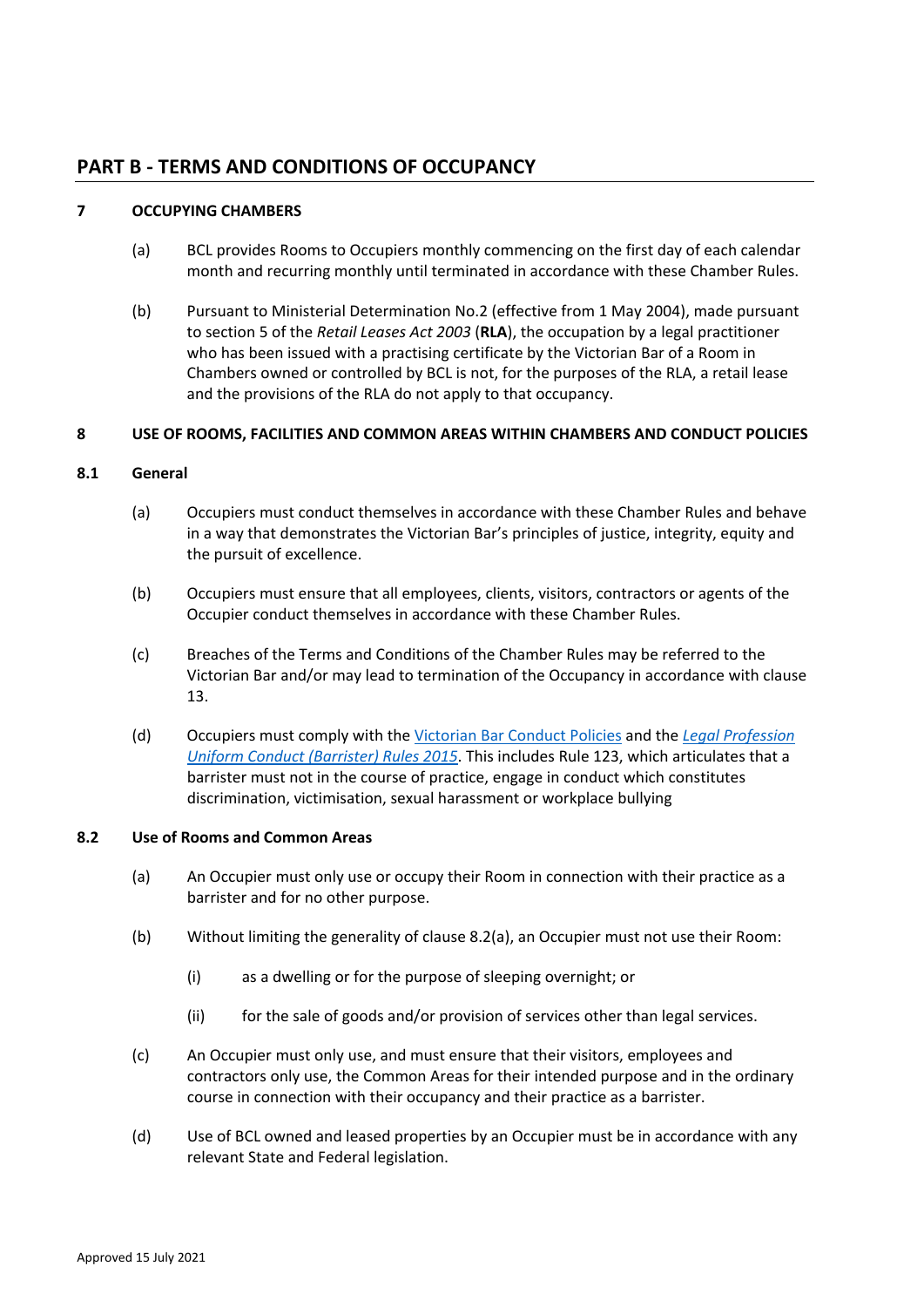- (e) Each Occupier must respect every other Occupier's right to quiet enjoyment of their Room and right to use the Common Areas in conjunction with others within Chambers. Without limiting the generality of the foregoing, each Occupier must not:
	- (i) interfere with or impede other users of the Common Areas;
	- (ii) cause any nuisance to others in Chambers by their use of their Room or the Common Areas.
- (f) Occupiers must not purposefully damage or tamper with, and must take reasonable care not to damage or tamper with, BCL property including fixtures and fittings, airconditioning and heating units, furniture, security features, smoke detectors or other emergency equipment.
- (g) Occupiers must promptly repair and make good to BCL's satisfaction (acting reasonably) any damage to the Room, the Chambers or the Common Areas to the extent it is caused or contributed to by the Occupier or its employees, agents, invitees or contractors (except for fair wear and tear).
- (h) Each Occupier must comply with BCL's reasonable directions concerning the use of the Room, the Chambers and the Common Areas.
- (i) Occupiers must not allow rubbish arising from the Occupier's use of their Room to accumulate in or about their Room or the Common Areas and must keep their Room in a clean and tidy condition.
- (j) Occupiers must not smoke, and must ensure that their employees, contractors and visitors do not smoke in the Occupier's Room or in any other areas within BCL properties.

## **8.3 Right to enter properties**

BCL may, at any reasonable time and with reasonable notice to Occupiers, enter its properties, including Rooms and Common Areas, for inspection or to carry out cleaning, maintenance, repairs, or building work, except in an emergency, where BCL may enter Rooms and or Common Areas at any time without giving notice to an Occupier.

## **8.4 Use of Technology and Network services and compliance**

Occupiers in BCL owned and leased properties must:

- (a) adhere to the [Victorian Bar Technology Minimum Standards policy](https://bcl.net.au/app/uploads/Technology-Minimum-Standards-May-2020.pdf) and;
- (b) ensure they use all technology, network and support services as outlined in the [BCL](https://www.bcl.net.au/app/uploads/BCL-Technology_Usage_Terms_and_Conditions_and_AUP-Effective-16-August-2018..pdf)  [Technology Terms and Conditions.](https://www.bcl.net.au/app/uploads/BCL-Technology_Usage_Terms_and_Conditions_and_AUP-Effective-16-August-2018..pdf)
- (c) where practicable utilise BCL's Technology and Network services as outlined on BCL's [website;](https://www.bcl.net.au/)

## **8.5 Workplace Health and Safety**

(a) BCL and Occupiers have duties under applicable Workplace Health and Safety (WHS) laws as both a business and employer.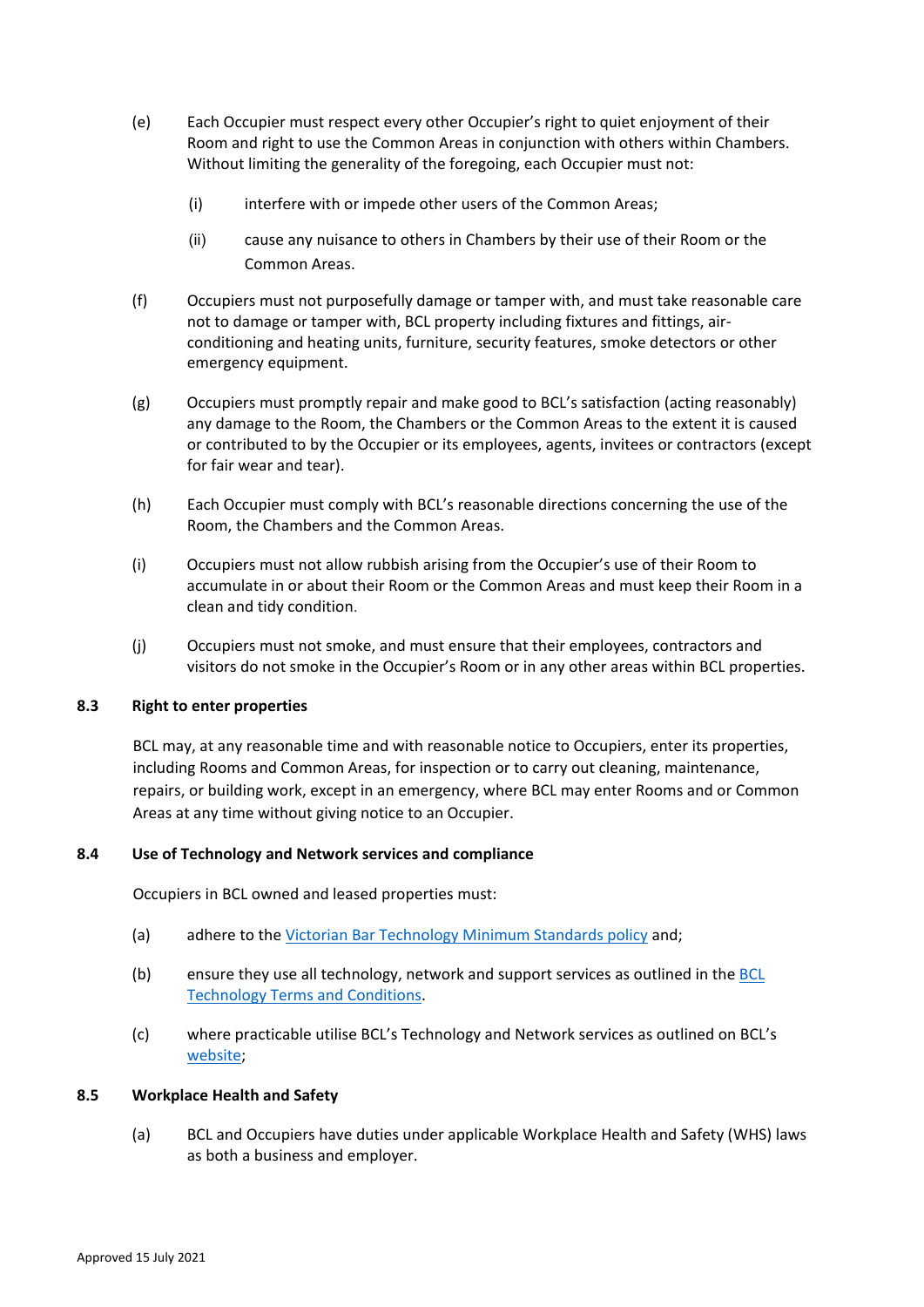- (b) Occupiers must comply with all relevant WHS laws and must support BCL in the provision of a working environment that is safe and without risks to health of Occupiers and their employees, BCL employees and other persons who are owed duties by the Occupier and BCL under WHS laws. This includes working with BCL on the implementation and maintenance of emergency management plans and procedures.
- (c) Occupiers must participate in any drills, evacuations, lock downs and any other emergency and incident management exercises facilitated by BCL or leased property management. Each floor across BCL's owned and leased properties must nominate a floor Fire Warden and First Aid Officer. These cannot be the same individual.
- (d) Occupiers must allow the testing and tagging of personal electronic equipment and technology by BCL or BCL contractors as required.

## **9 OCCUPANCY FEE AND OTHER ASSOCIATED COSTS**

## **9.1 Payment of Occupancy Fee**

Each Occupier is liable for payment of the Occupancy Fee and Associated Costs applicable to their allocated Room on and from the date the Occupier has agreed to occupy the Room (or from such other date as notified to the Occupier at the discretion of BCL).

Occupiers must pay to BCL the relevant Occupancy Fee for their Room at the monthly rate specified in the advertisement of the Room allocated to the Occupier (or such other rate as notified by BCL to the Occupier from time to time), plus any Associated Costs, together with the applicable amount of GST as set out in the monthly invoice provided by BCL monthly in advance.

Payment of the amounts payable by the Occupier must be paid monthly by Electronic Payment, on the first day of each calendar month in advance.

Occupiers may choose to pay their Occupancy Fee and Associated Costs (together with the applicable amount of GST) as a pre-payment of more than one month in advance with BCL's approval. Pre-paying the Occupancy Fee does not change the nature of the originally agreed occupation and Occupiers are still subject to the terms and conditions outlined in these Chamber Rules.

## **9.2 Changes to Occupancy Fee**

BCL may from time to time reassess and reset the Occupancy Fee payable for a Room as follows:

- (a) the relevant Occupancy Fee will be reviewed against comparable occupancy fees across Rooms, floors or BCL buildings (owned or leased);
- (b) other costs (including Associated Costs) will be reviewed against comparable costs that are fair and reasonable across Rooms, floors or BCL buildings (owned or leased);
- (c) notice of any change in the Occupancy Fee payable for a Room will be provided to the Occupier with 30 days' notice;
- (d) the Occupancy Fee payable for a vacant Room will be provided when available as advertised on th[e BCL Website.](https://www.bcl.net.au/chambers/vacancies/)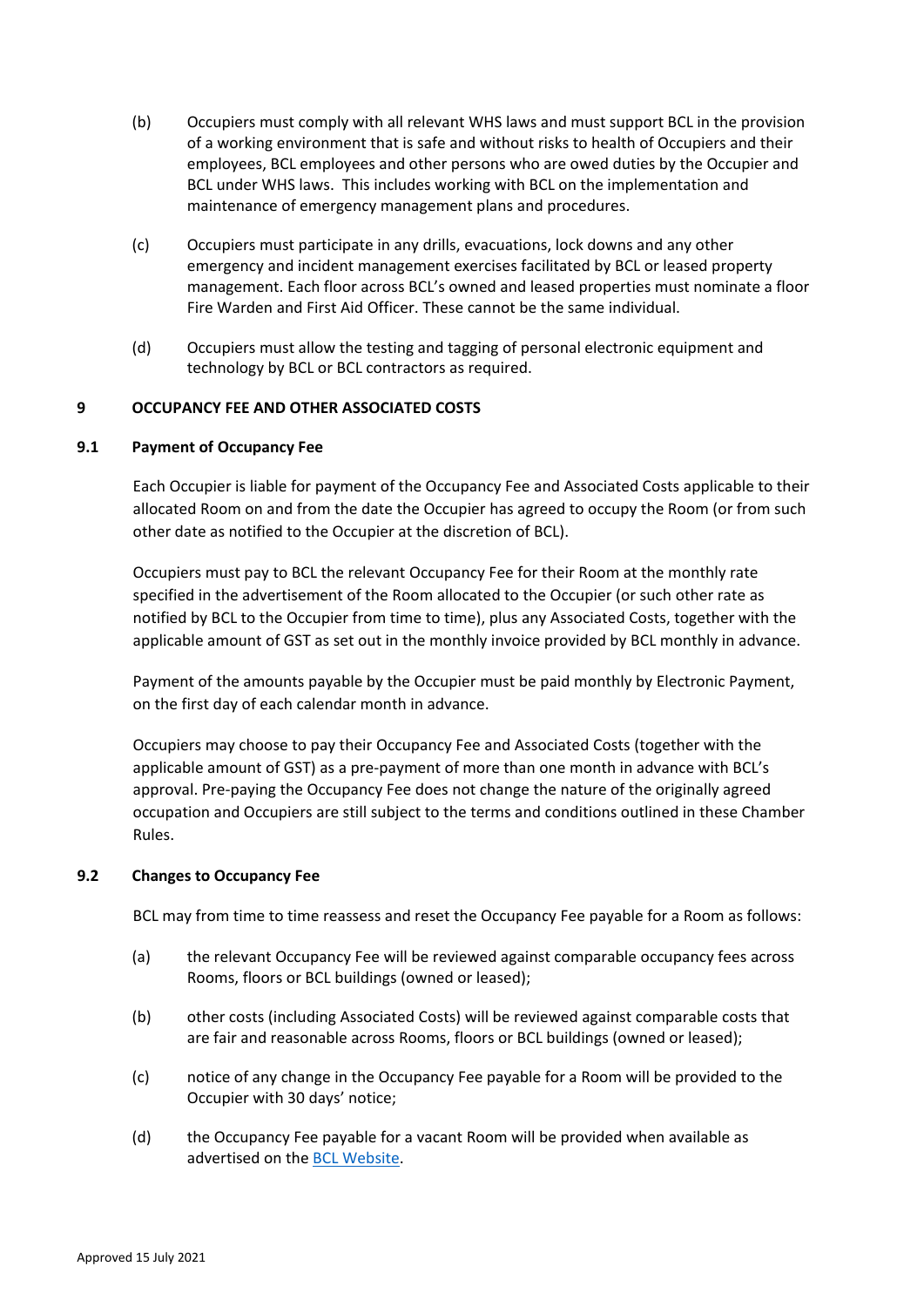## **9.3 Other Associated Costs**

Where a barrister occupies a Room which forms part of a Registered Group or is a BCL managed floor, that Occupier is liable for all monthly costs associated with that Room (including any shared costs or expenses).

An Occupier is liable for all costs and expenses (including any additional interest and fees including bank or contractor charges and legal costs) incurred by BCL by reason of any default in the observance of the terms and conditions of occupation.

Where an Occupier has agreed to make payments under a loan or lease with any bank or other financial institution for equipment, facilities and improvements in Common Areas or in individual Rooms, the Occupier must make those payments.

#### **9.4 Parental leave subsidy**

Any requests for Occupancy Fee subsidy must be in writing and directed to Victorian Bar Inc. who will assess and advise the applicant in writing of the decision. If the application is approved, Victorian Bar Inc will:

- (a) advise the applicant in writing of the approval
- (b) advise formal approval by [email](mailto:BCLchambers@vicbar.com.au) to BCL Chamber Management outlining the amount of the subsidy and the period of time the subsidy is to apply; and
- (c) separately account for the Occupancy Fee subsidy in the financial statement of Victorian Bar Inc.

#### **9.5 New members of the Bar**

Barristers who are new to the Victorian Bar and are looking to take their first Room may be offered a reduction of their relevant Occupancy Fees for up to six months for selected Rooms at BCL's discretion. This reduction applies to Room Occupancy Fees only and does not apply to any Associated Costs or other services.

#### **9.6 Access**

Access to chambers and common areas varies across BCL's properties. Occupiers are to purchase outright any electronic key cards and other electronic access devices provided by BCL. Any physical keys issued to Occupiers remain the property of BCL and are to be returned upon vacating the Room. Occupiers are liable for any lost access devices (including physical keys) and any related work undertaken by BCL or its contactors to resecure the property.

#### **9.7 Signage**

Occupiers are responsible for all applicable and associated signage charges to include their name and/or the name of their reader or employees on signage outside their Room, and if applicable in other locations such as electronic signage, floor or lobby signage.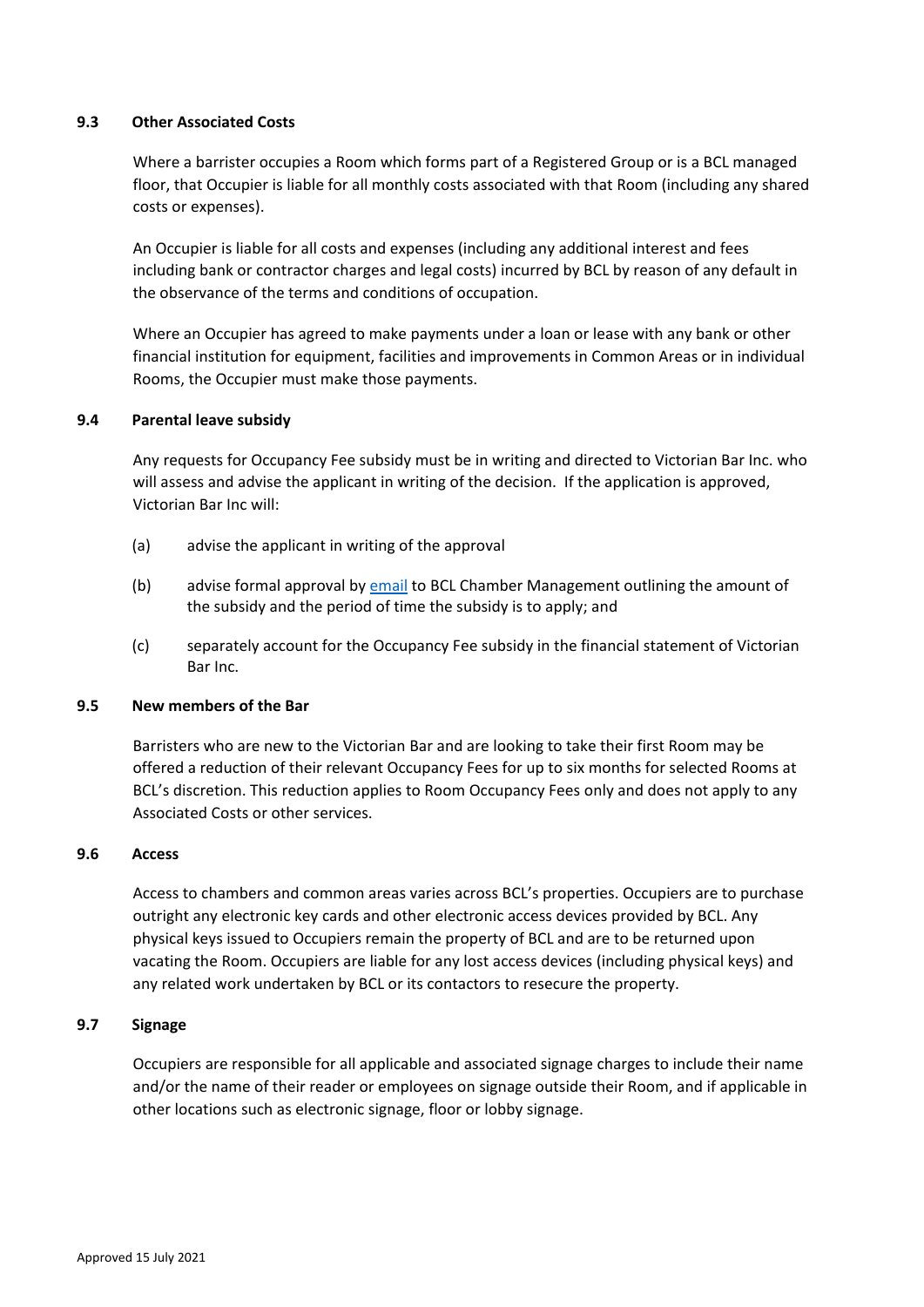#### **10 CAPITAL WORKS AND PROJECTS**

From time to time BCL may undertake capital works and special projects in BCL leased and owned properties. These may include fitting out and improving or updating amenity within new and existing floors.

BCL will make every effort to minimize the impact of these works on Occupiers, employees, contractors and visitors, however Occupiers and their employees and contractors may:

- (a) have their access to their Room, Common Areas, walkways and lifts restricted for safety reasons;
- (b) be moved to a comparable Room for the duration of works at the discretion of BCL;
- (c) experience some disruption including noise, vibrations and other issues associated with the works;
- (d) be required to move to an alternative Room or floor if BCL considers the environment unsafe for occupying.

Any restrictions and/or disruptions do not entitle an Occupier to any reductions, abatements, adjustments or credits for Occupancy Fees or Associated Costs from BCL unless agreed otherwise by BCL at its discretion.

## **11 INDIVIDUAL CHAMBER ALTERATIONS**

From time to time Occupiers may wish to make alterations to their Rooms as new works, modifications, or additions. Such works may include partitions, alterations and additions to the building services and finishes, removal and replacement of ceiling tiles, carpet/floor finishes and other associated works.

Occupiers wishing to undertake any In Chamber works, must ensure that the works are conducted in accordance to the BCL In Chamber Works, Terms and Conditions available on the [BCL website.](https://www.bcl.net.au/property/property-services-support/#property-tcs)

## <span id="page-12-0"></span>**12 VACATING CHAMBERS**

An Occupier intending to vacate a Room for any reason must notify BCL of their intention to vacate their Room as outlined in clause 13.5 and provide a minimum of 30 days' notice of the nominated vacation date unless BCL agrees in writing to an earlier vacation date at its discretion.

When vacating their Room, the Occupier:

- (a) must remove all belongings, furniture and other personal items from the Room by the nominated vacation date;
- (b) must ensure the Room is in the same condition on the nominated vacation date as it was in when originally occupied, with the exception of any alterations or improvements notified to or authorised by BCL and subject to fair wear and tear;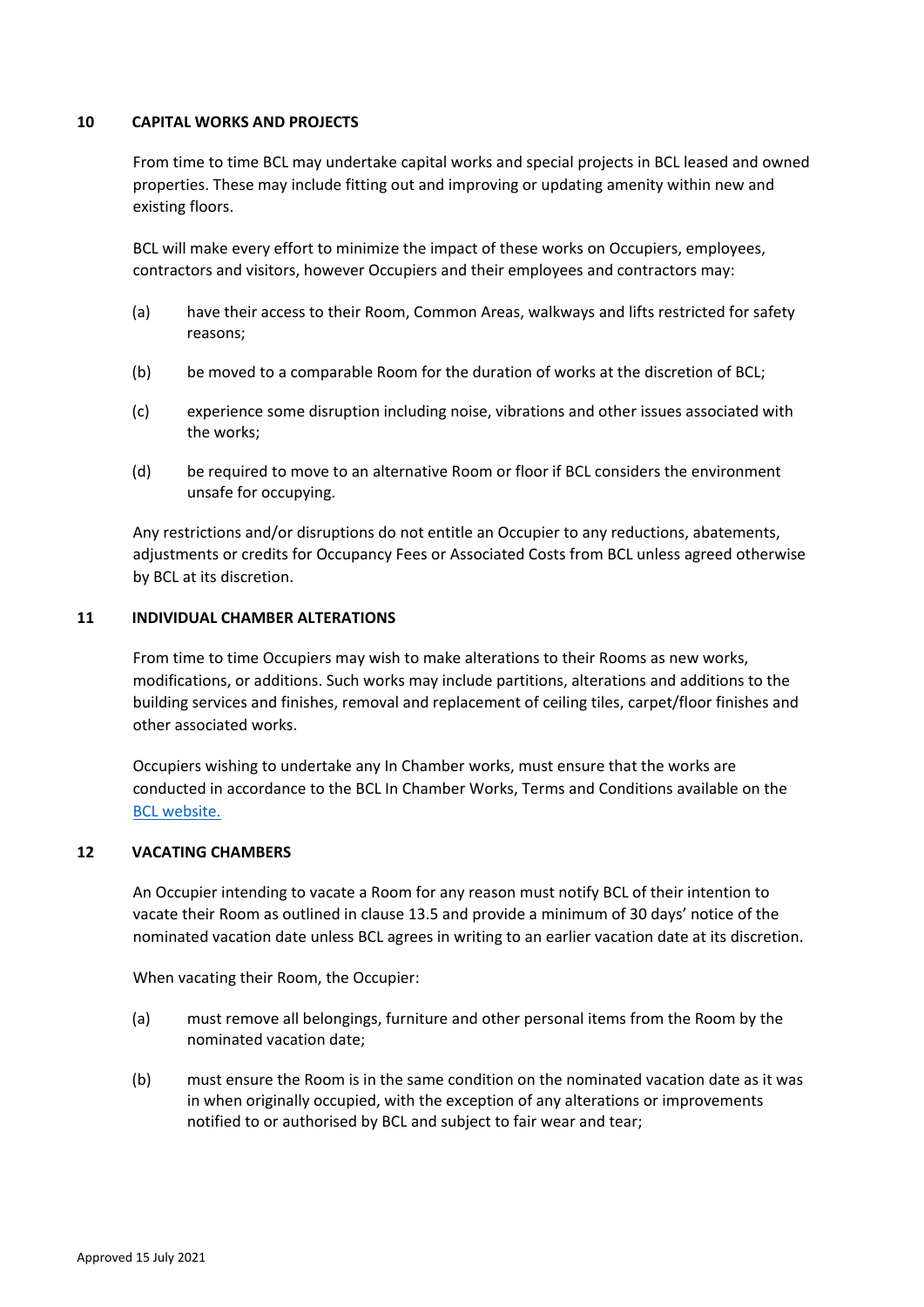- (c) must remove any fixtures or fittings which have been installed by the Occupier during the term of their occupancy at the time of vacating the Room and must Make Good any damage or alterations by the nominated vacation date;
- (d) agrees that any fixtures or fittings left in the Room after vacating the Room are deemed part of the freehold and the property of BCL unless BCL agrees otherwise;
- (e) acknowledges that any furniture, and personal belongings or property left in the Room by the Occupier after the vacation date will be placed in storage for a maximum of 60 days, and that BCL may charge the Occupier any costs related to storage and removal of these items left behind by the Occupier. If the Occupier fails to collect their belongings or property within 60 days the items are deemed to be abandoned and BCL may choose to dispose of or sell the abandoned items and the costs of disposal or sale may be passed on to the Occupier at BCL's discretion.

Notwithstanding the ending of the occupancy, a vacating Occupier is and remains liable to BCL for all costs incurred by BCL to carry out any repairs to Make Good any damage to the Occupier's Room and will continue to be liable to BCL for any Occupation Fees and any Associated Costs for the Room until the Room is in a condition deemed occupiable by BCL (acting reasonably).

## <span id="page-13-0"></span>**13 TERMINATION OF OCCUPANCY AND NOTICE TO VACATE**

## **13.1 Termination of tenancies for convenience**

The occupancy of a Room may be terminated without reason:

- (a) by an Occupier giving BCL a minimum of 30 days' prior written notice in writing by [email](mailto:BCLChambers@vicbar.com.au) of their intention to terminate their occupancy and vacate their Room, subject to their compliance with clause [12,](#page-12-0) and specifying:
	- (i) the Occupier's proposed termination date, which date will be no earlier than 30 days after the Occupier gives notice, unless BCL agrees in writing to an earlier termination date at its discretion; and
	- (ii) the Occupier's proposed vacation date, which must be on or before the agreed termination date; or
- (b) by BCL giving an Occupier 30 days' prior written notice of termination of their occupancy together with the proposed termination and vacation date, which date will be no earlier than 30 days after BCL gives the notice, unless the Occupier and BCL agree in writing to an earlier or later date.

## <span id="page-13-1"></span>**13.2 Termination of tenancies for cause**

- (a) BCL may terminate the occupancy of a Room by giving the Occupier a Notice to Vacate in accordance with clause [13.3:](#page-14-0)
	- (i) on the first day of the second successive month after the Occupier defaults in the payment of the Occupancy Fee applicable to the Room;
	- (ii) if in the reasonable opinion of BCL the Occupier breaches any of the Chamber Rules: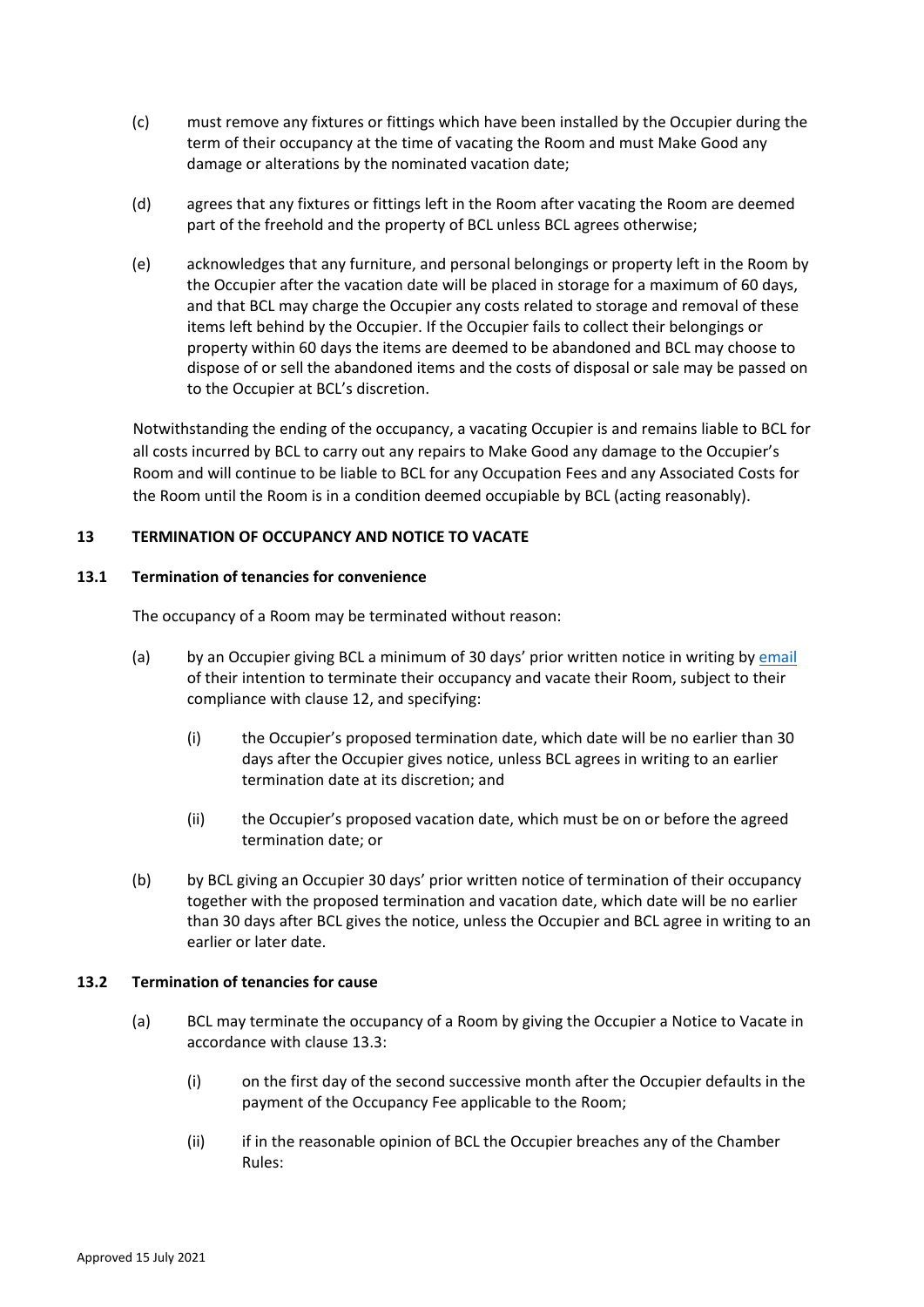- (A) where the Occupier has received two or more notices from BCL of the Occupier's breach of a term or condition of these Chamber Rules and has failed to remedy the breach within 14 days of a notice of breach from BCL; or
- (B) where the breach in BCL's reasonable belief is serious in nature, unlawful or may bring the reputation of BCL into disrepute; or
- (iii) if the Occupier is the subject of an adverse determination by the Victorian Bar and BCL considers it appropriate to terminate the Occupier's occupancy at BCL's discretion.
- (b) An occupancy is immediately terminated without the need for any notice if the Occupier:
	- (i) ceases to be a Member of Victorian Bar Inc.;
	- (ii) suffers an Insolvency Event or becomes bankrupt; or
	- (iii) is struck off the roll of persons admitted to practise as Barristers and Solicitors of the Supreme Court of Victoria; or
	- (iv) is convicted of a criminal offence.

#### <span id="page-14-0"></span>**13.3 Notice to vacate**

Any Notice to Vacate given by BCL under clause [13.2](#page-13-1) must include the reason for termination of the occupancy and specify the date by which the Occupier must vacate the Room, such vacation date to be determined by BCL at its discretion.

#### **13.4 Notices given by BCL**

A notice given by BCL under these Chamber Rules may be given by:

- (a) sending it by email to the address provided by the Occupier;
- (b) giving it to the Occupier's clerk personally;
- (c) leaving it at the Occupier's Room;
- (d) leaving it at or posting it to the Occupier's clerk; or
- (e) posting it to the Occupier's last known address.

#### **13.5 Notice given by Occupier**

A notice given by an Occupier under these Chamber Rules may be given by:

- (a) sending it to BCL Chamber Management b[y email;](mailto:BCLChambers@vicbar.com.au) or
- (b) leaving it at or posting it to BCL's office located at Level 13 200 Queen Street Melbourne Victoria Melbourne, 3000; or BCL Service Desk ground floor Owen Dixon Chambers East, 205 William Street Melbourne Victoria 3000.
- (c) using such other method as may be specified in these Chamber Rules.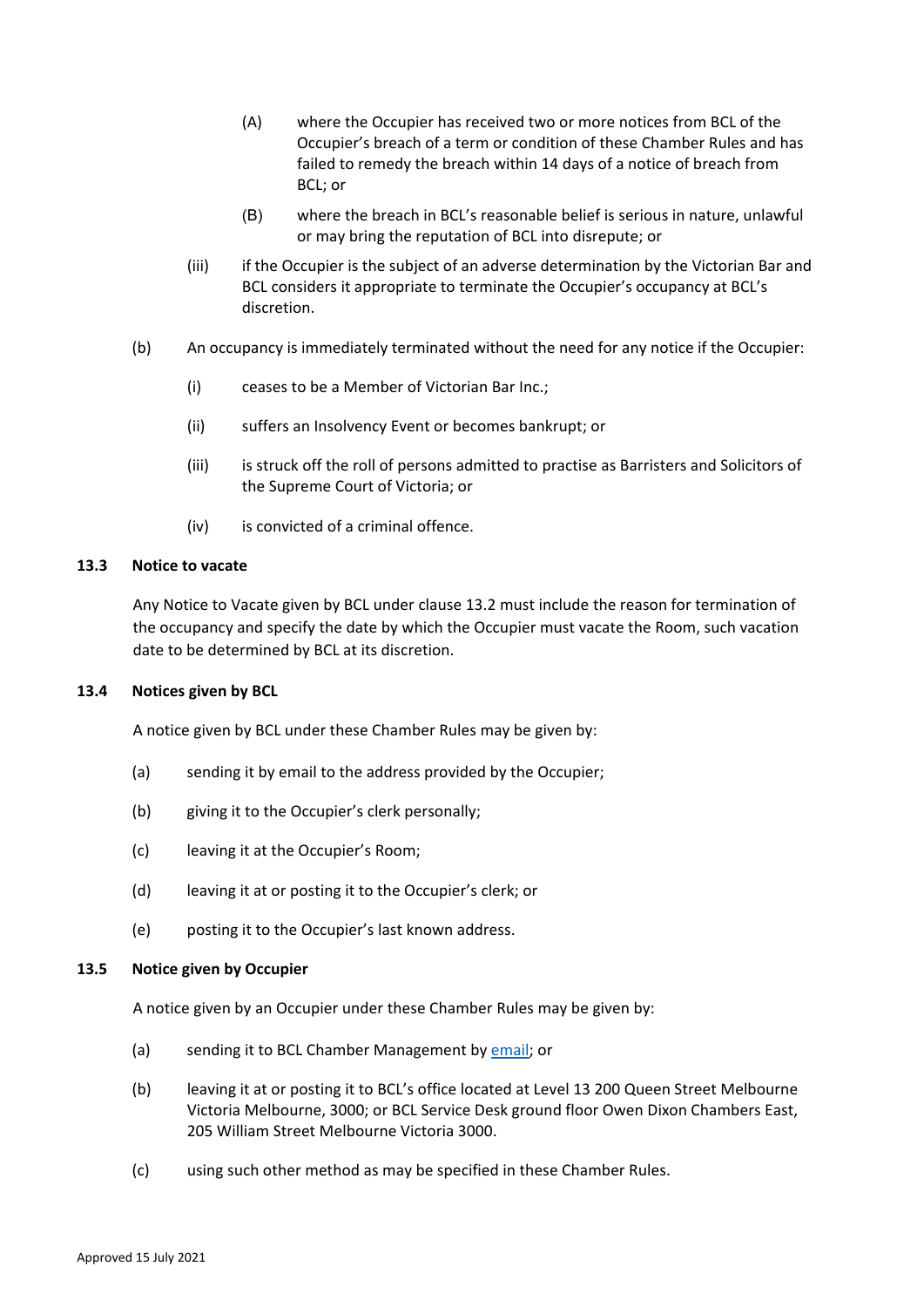#### **13.6 When notices are received**

Notices shall be deemed to have been received:

- (a) in the case of hand delivery, on the date of delivery;
- (b) in the case of email, on the date of sending, provided that no error or non-delivery of message is received by the sender; and
- (c) if sent by pre-paid regular mail, 3 days after the date of posting.

#### **14 LIABILITY**

- (a) Occupiers occupy and use the Room and the Chambers at their own risk.
- (b) If an Occupier is obliged to do anything under these Chamber Rules, they do so at its own risk.
- (c) Occupiers carrying out independently managed building work in BCL's properties, including in their Room, do so at their own risk.
- (d) Occupiers must pay or reimburse BCL for any costs and expenses incurred by BCL in relation to any act, omission, breach or default by the Occupier (or an employee, agent, invitee or contractor of the Occupier) of the terms of their occupancy, including these Chamber Rules, or in connection with their occupancy, including legal costs calculated on an indemnity basis if applicable, at the discretion of BCL.
- (e) To the maximum extent permitted by law, BCL will not be liable to the Occupier under these Chamber Rules or in connection with their occupancy or use of Rooms, Common Areas or any part of the BCL properties, for any direct or indirect loss, including for business interruptions, loss of actual or anticipated profit or revenue, or any other type of consequential, special or contingent loss or damage of any kind arising from any action, demand, claim, proceeding, cost, liability or loss due to or relating to any damage, loss, injury, or death, occurring in or about the BCL properties, except to the extent that BCL caused the loss or damage by its negligent act or negligent omission.

## **15 DEFINITIONS**

When used in this policy the following terms have the following meanings:

- *Associated Costs* means the additional costs to be paid by an Occupier in connection with the occupancy of a Room and may include the cost of a Practice Support Assistant, consumables, metered services, fixed cost items, communal art, insurance, Joinery and other additions to the Room or to the floor.
- *Car Park* means the defined and allocated space for an Occupier's car to be parked in BCL's properties.
- *Chamber* and *Chambers* means the collection of Rooms or spaces in which Members undertake their business.
- *Chamber Rules* means the terms and conditions contained in this document and includes the behavioural policies and terms of conditions of occupancy outlined herein.
- *Common Area* means the areas of a floor or building that BCL provides or makes available for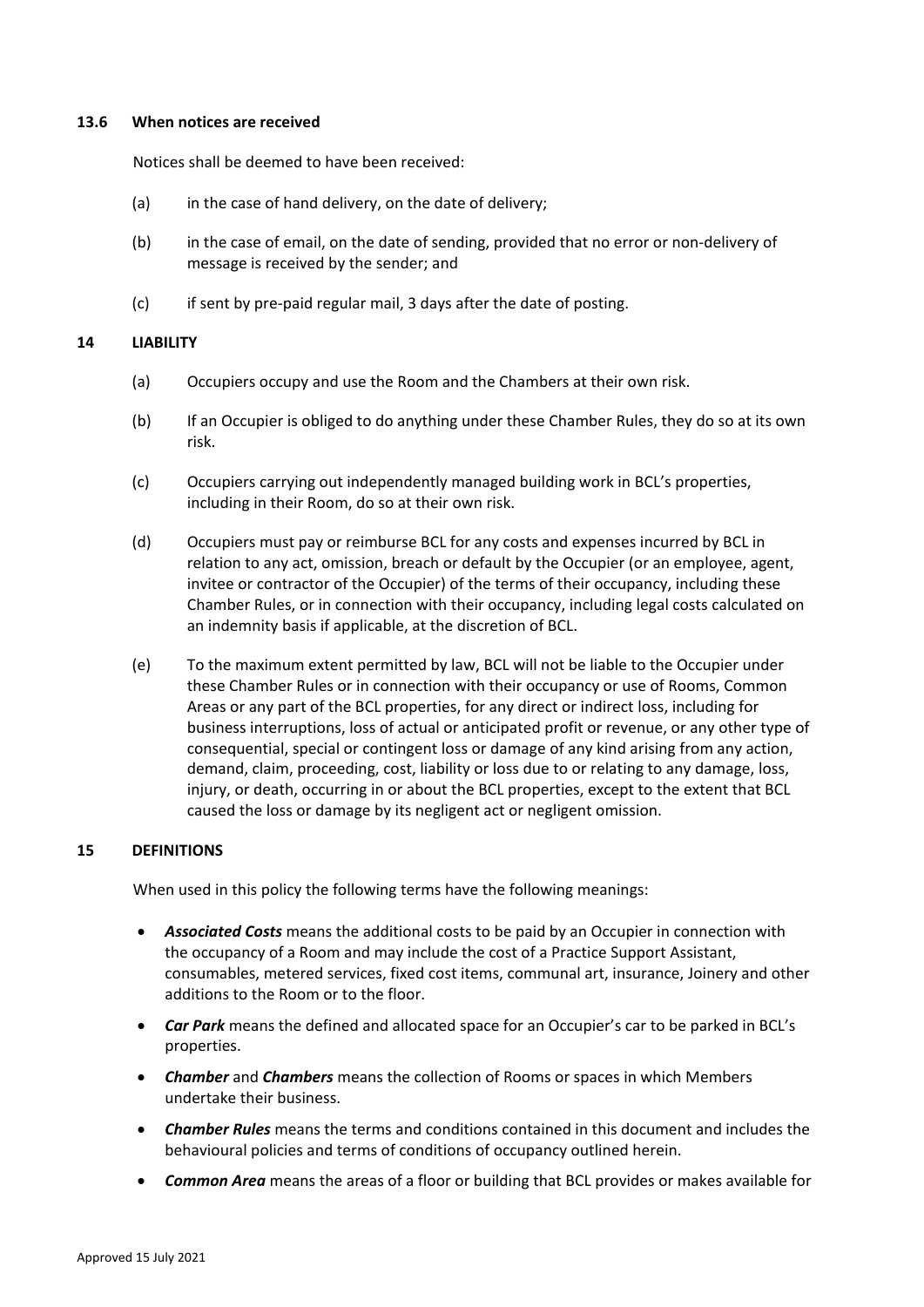common use or access including, meeting and conference rooms, shared open spaces, lobbies and reception areas, footpaths, access ways, entrances, stairs, elevators and escalators, kitchens, bathrooms and toilets, end of trip facilities, emergency exits and fire escapes and other facilities. Common Areas do not include electrical or hydraulic risers*.* 

- *Electronic Payment* means direct debit, direct credit, BPoint, BPay or prepayment or withdrawal of funds by BCL from a nominated bank account.
- *Group Representative or Deputy Group Representative* means the nominated representatives for a Registered Group whose details are notified to and acknowledged by BCL.
- **Inner Bar** means Members of the Victorian Bar who are Queen's Counsel or Senior Counsel.
- *Insolvency Event* means in relation to an Occupier:**:**
	- o an administrator, receiver, receiver and manager, provisional liquidator, liquidator or other officer of the court has been appointed over the Occupier or any part of the assets of the Occupier;
	- $\circ$  the Occupier is in liquidation or proceedings have been brought for the purpose of winding up the Occupier (and not dismissed within 10 Business Days of the proceedings being brought);
	- o the Occupier has entered into or taken steps or proposes to enter into, an arrangement (including a scheme or arrangement or deed of company arrangement), compromise or composition with or assignment for the benefit of all or any class of its creditors or a moratorium involving any of them; or
	- $\circ$  the Occupier is (or is taken under applicable legislation to be) unable to pay its debts, other than a debt or claim the subject of a good faith dispute, and has not stopped or suspended or threatened to stop or suspend, the payment of all or a class of its debts; or
	- $\circ$  the occurrence of any event that has a substantially similar effect to any of the above events.
- *Joinery* means fixed or floating chamber shelving, book shelving, built in desks, cupboards draws and robes.
- *Keys* means electronic key cards, physical keys, security passes and/or other security access devices for locks and doors or other openings.
- *Member* means a member of the Victorian Bar Inc.
- *Managed Floor* means a floor of a building which is owned or leased by BCL with a support staff member employed and managed by BCL with or without additional services.
- *Make Good* means the process of repairing or bringing something in a Room up to a finished standard or restoring it to its previous condition (subject to fair wear and tear) as defined by BCL.
- *Notice to Vacate* means a notice in writing by BCL giving notice to a Occupier to vacate a Room in a specified time frame or by a specified date.
- *Occupancy Fee* means the agreed monthly cost of an Occupier is to pay for occupying a particular Room and its assigned allocated Costs.
- *Occupier* means a practising barrister who is a member of Victorian Bar Inc. occupying Rooms from BCL unless otherwise agreed by BCL at its discretion.
- *Registered Group* means a group of individual barristers or a floor of barristers who are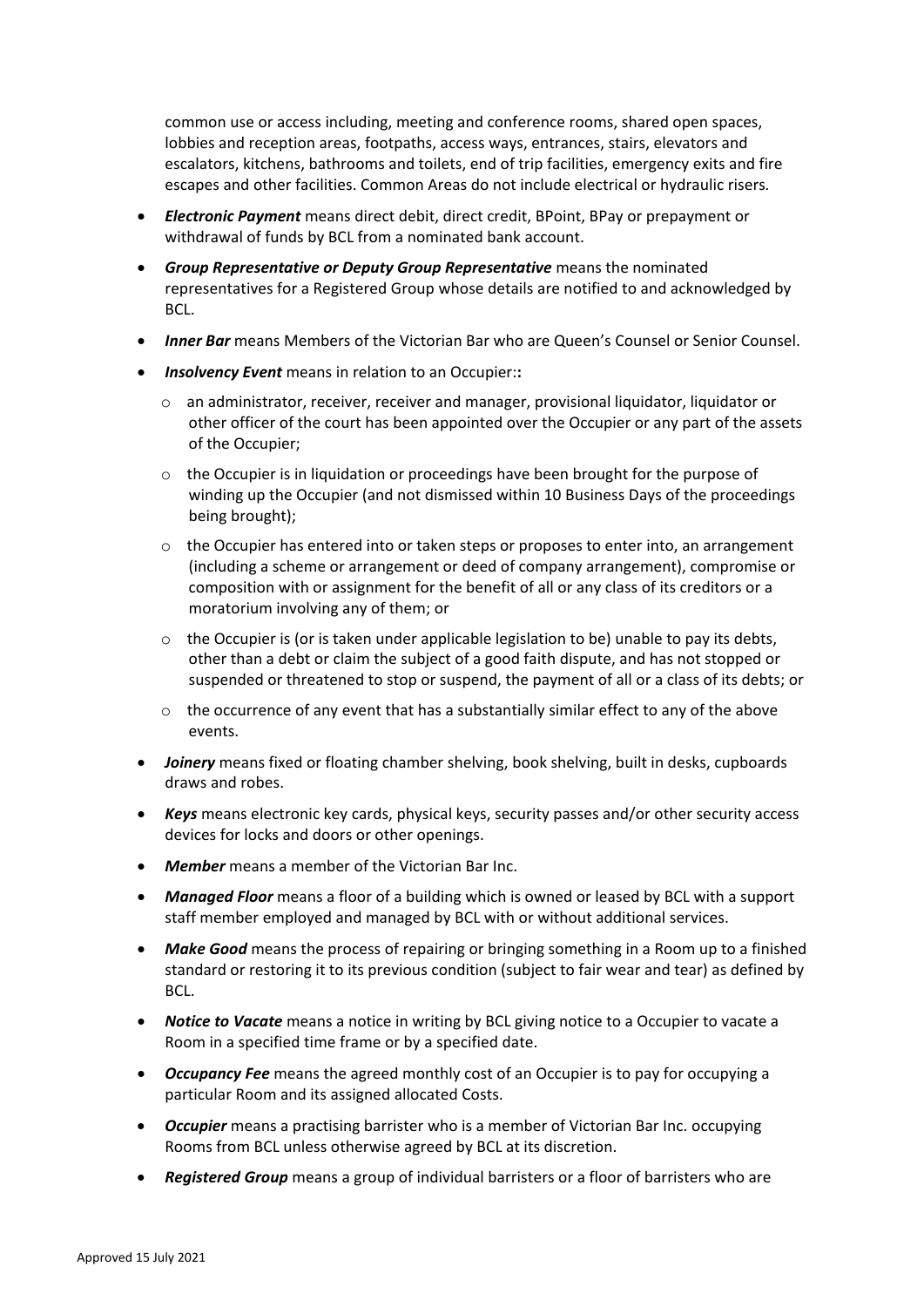formally registered and approved as group by BCL.

• *Room* means the room within Chambers that has been allocated to an Occupier by BCL.

## **16 RULES OF INTERPRETATION**

In this document, unless expressed to the contrary:

- (a) words in the singular include the plural and vice versa;
- (b) any gender includes the other genders;
- (c) if a word or phrase is given a particular meaning, other parts of speech and grammatical forms of that word or phrase have corresponding meanings;
- (d) 'includes' means includes without limitation;
- (e) no rule of construction will apply to a clause to the disadvantage of a party merely because that party put forward the clause or would otherwise benefit from it;
- (f) a reference to:
	- (i) a person includes a partnership, joint venture, unincorporated association, corporation and a government or statutory body or authority;
	- (ii) any legislation includes subordinate legislation under it and includes that legislation and subordinate legislation as modified or replaced;
	- (iii) a person includes the person's legal personal representatives, successors, assigns and persons substituted by novation;
	- (iv) a right includes a benefit, remedy, discretion or power;
	- (v) time is to local time in Melbourne;
	- (vi) '\$' or 'dollars' is a reference to Australian currency;
	- (vii) this or any other document includes the document as varied or replaced and despite any change in the identity of a party;
	- (viii) a clause, paragraph, schedule or annexure is a reference to a clause, paragraph, schedule or annexure of this document; and
	- (ix) writing includes:
		- A. any mode of representing or reproducing words in tangible and permanently visible form, and includes fax transmissions; and
		- B. words created or stored in any electronic medium and retrievable in perceivable form;
- $(g)$  if the date on or by which any act must be done under this document is not a Business Day, the act must be done on or by the next Business Day;